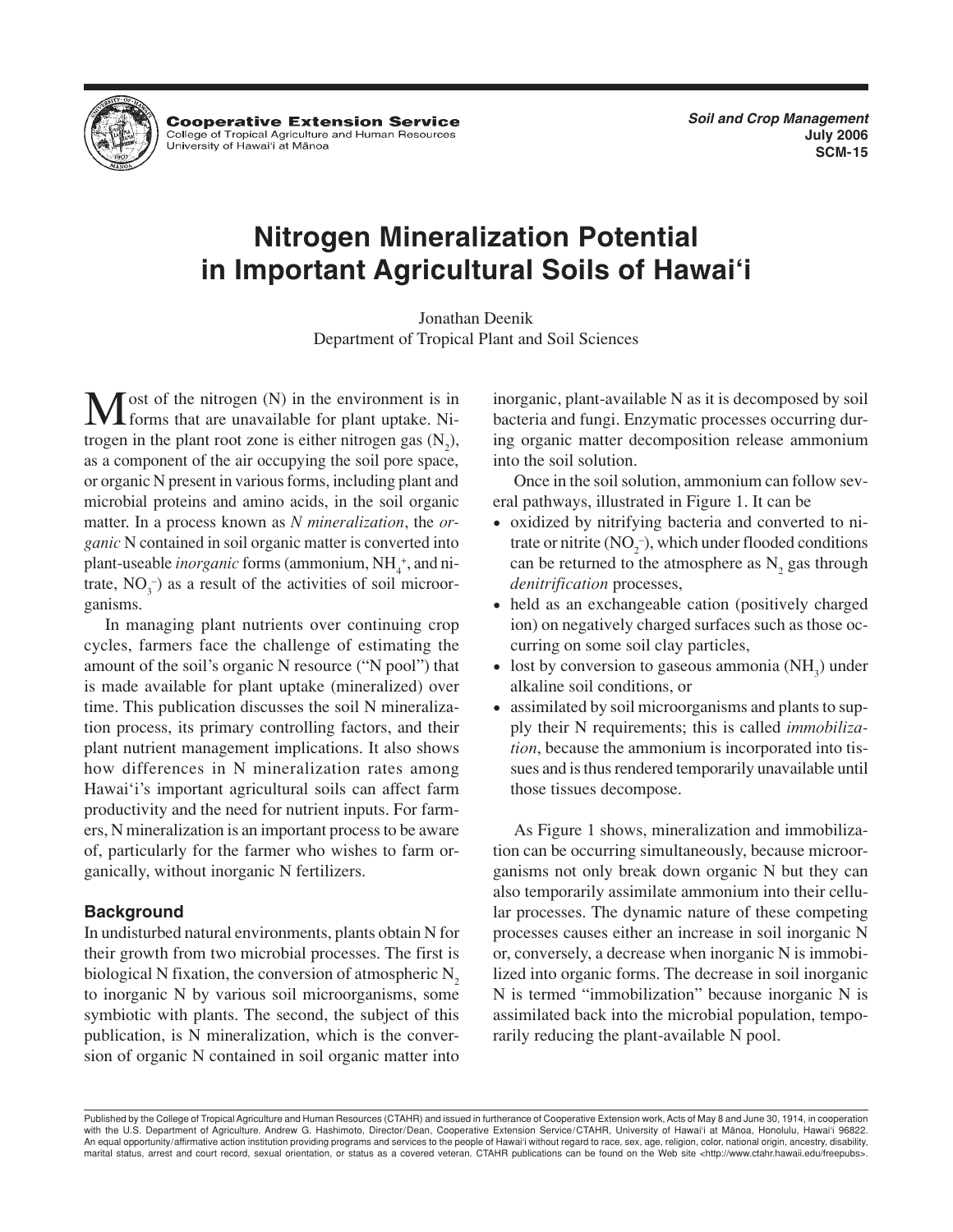

#### **Figure 1. Diagram illustrating some processes in the nitrogen cycle in soils.**

(Adapted from Murphy et al., 2003, Advances in Agronomy 85:69–118).

#### **Factors affecting N mineralization**

Decomposition of soil organic matter and the subsequent release of inorganic N from the organic N pool occur through the activity of soil microflora, principally bacteria and fungi. Environmental and soil mineralogy factors affect the microflora players and their actions, which in turn determine the rate of N mineralization in the soil and thus the amount mineralized over time. Climate interacts with soil properties, including the soil's microflora, to affect the size and chemical nature of the soil's organic N pool.

Soil temperature and moisture content have a strong effect on N mineralization reactions. Microbial activity is limited at soil temperature near freezing and increases with rising soil temperature. Maximum N mineralization occurs when the soil temperature reaches 30–35°C (86–95°F). In dry soils, N mineralization is low because soil microorganism activity is limited by water availability. In saturated soils, lack of oxygen limits N mineralization because only soil microorganisms that can survive under anaerobic conditions are active.

The amount and type of clay in a soil affects N mineralization reactions. Mineralization tends to be greater in coarse-textured soils low in clay and less as the soil clay content increases. Finely textured soils high in clay are abundant in micropores in which organic matter can find physical protection from microbial decomposition.

Compared to soil texture, the effects of soil mineralogy on N mineralization are less clear. Soils dominated by clay minerals that shrink and swell with fluctuations in soil moisture, such as montmorillonite, tend to have higher N mineralization rates than those containing clays that do not shrink and swell, such as kaolinite. Volcanic ash soils rich in organic matter tend to have high N mineralization rates.

The interaction of the N mineralization and immobilization processes is closely tied to the carbon (C) cycle, because decomposing microorganisms derive their energy from carbon compounds they find in soil organic matter. Carbon and N compounds in soil organic matter can be placed in two pools: a labile (active), and a stabilized (passive) pool. The labile pool is composed of microbial biomass, particulate organic matter (fine plant residues), and compounds that are readily decomposed by soil microorganisms. The stabilized pool of organic matter is composed primarily of complex stable organic compounds that are resistant to microbial decomposition. Over the long term, because it provides the underlying food source for soil microorganisms, this pool of organic matter is an important source of slowly mineralizable N.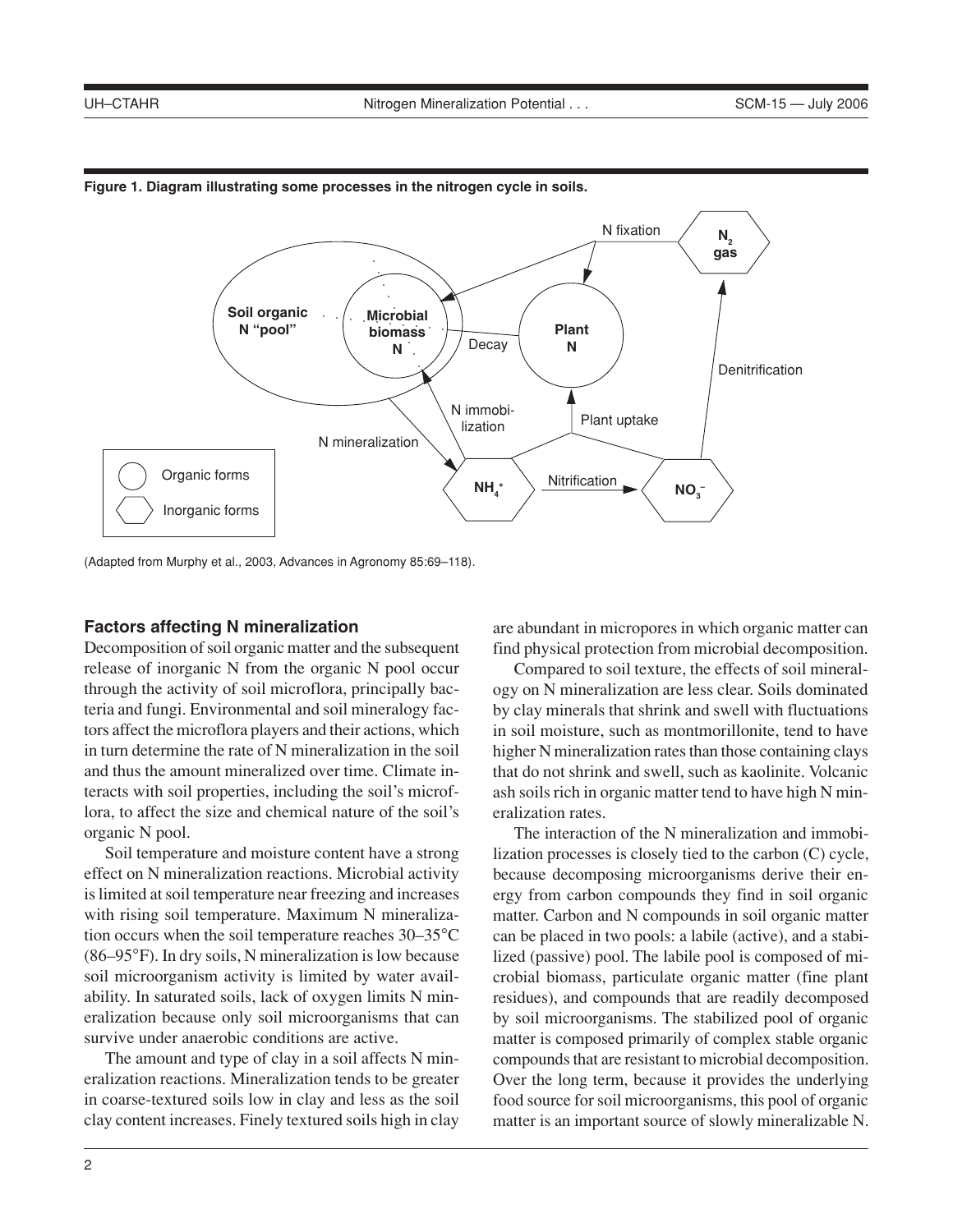



## **Nitrogen mineralization potential of five Hawaiian soils**

A recent laboratory incubation experiment measured the N mineralization potential of five soils with varying physical, chemical, and mineralogical properties. The soil names, classifications, mineralogy, and selected physical and chemical properties are given in Table 1. These soils were chosen to represent the range in mineralogy of the most important agricultural soil types in Hawai'i.

The Waimea series is a fertile sandy loam soil developed on volcanic ash deposits in areas with moderate rainfall. It is found in Waimea on Hawai'i, and similar soils are found in the Kula area on Maui. The Honokaa\* soil is representative of the highly weathered volcanic ash soils of the Hämäkua coast of Hawai'i. It is an infertile silty clay soil low in nutrients, especially calcium (Ca) and phosphorus (P). The Waialua series is a fertile soil found in the lowlands of O'ahu. The Molokai soil is a red soil, dominated by kaolinite, found in dry, lowelevation areas of west and central Maui, Moloka'i, and central O'ahu. The Wahiawa soil covers extensive areas of the Wahiawa-Schofield plateau on O'ahu. It is more acidic and less fertile than the Molokai series. We used a leaching experiment to characterize the rate at which inorganic N was released from the soils.

Soil type had a strong influence on N mineralization (Fig. 2a, b). The fertile Waimea soil mineralized the largest amount of N, equivalent to approximately 310 lb/ acre during the incubation period. The Waialua soil mineralized the equivalent of 130 lb/acre of N, and the Molokai and Wahiawa soils mineralized approximately 75 lb/acre. These four soils exhibited similar patterns for N mineralization (Fig. 2a), with gradually increasing N mineralization throughout the incubation period. The Honokaa soil (Fig. 2b) exhibited a lag in N mineralization during the first quarter of the incubation period but mineralized a total of 120 lb/acre by the end of the incubation.

The high organic carbon and total N contents of the Honokaa soil would suggest a high mineralization potential. Previous studies have found, however, that soils rich in allophane tend to have low N mineralization rates. Several explanations have been proposed to explain this, including physical protection of organic substances in soil micropores, complexation of organic compounds

<sup>\*</sup>Place names in the text include the Hawaiian pronunciation aids ('okina and kahakö), but these were not included in the names of soil series when the Soil Taxonomy for Hawai'i was developed.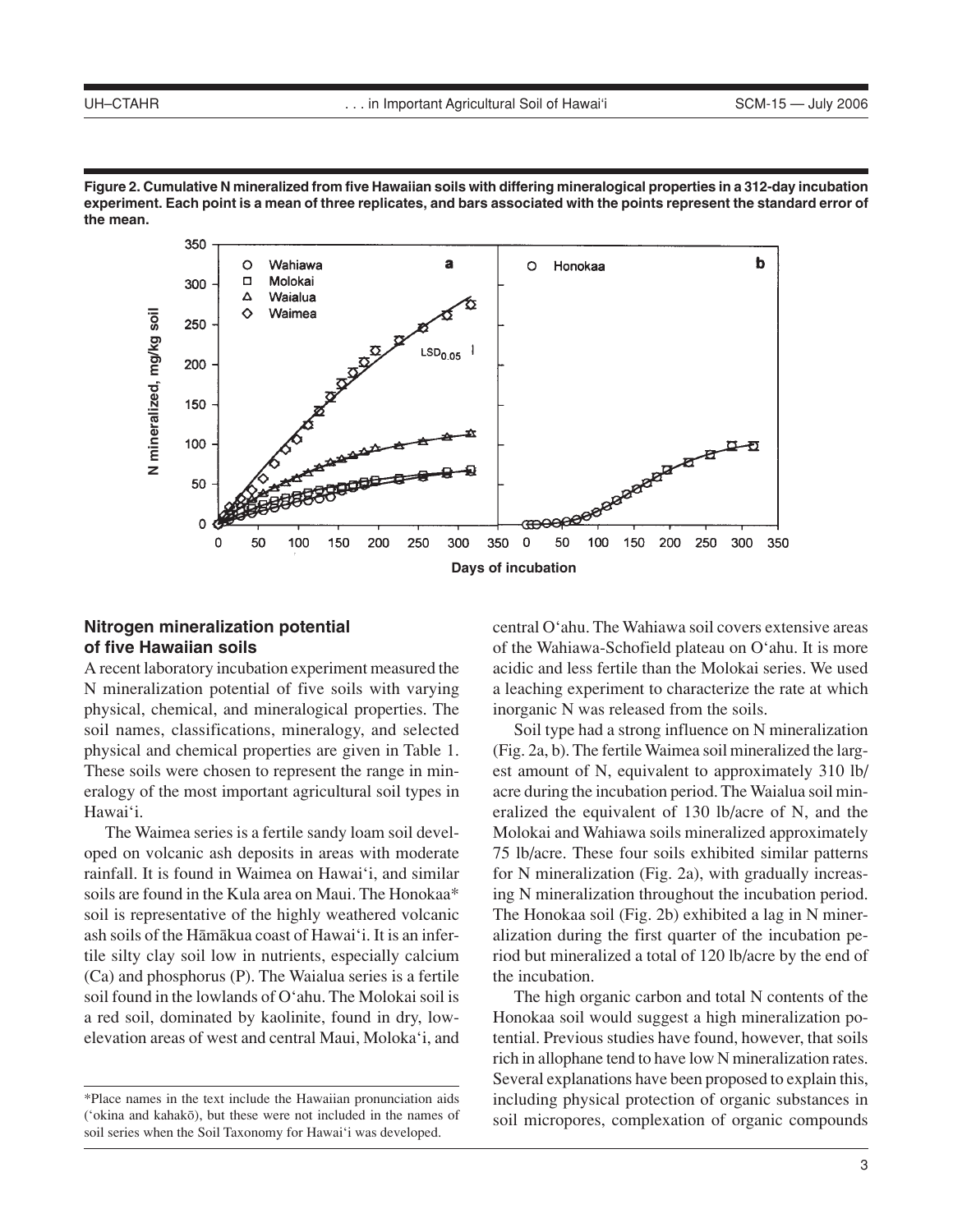| Soil series | Soil classification | Textural class       | Mineralogy          | Clav<br>% | рH  | N<br>% | OС<br>% | P<br>lb/acre |
|-------------|---------------------|----------------------|---------------------|-----------|-----|--------|---------|--------------|
| Waimea      | Haplustand          | Very fine sandy loam | Allophane           | 4.0       | 6.9 | 0.55   | 5.8     | 790          |
| Honokaa     | Hydrudand           | Silty clay loam      | Allophane           | <b>NA</b> | 5.8 | 0.50   | 10      | 39           |
| Molokai     | Torrox              | Silty clay loam      | Kaolinite           | 39.8      | 6.6 | 0.094  | 1.4     | 130          |
| Wahiawa     | Haplustox           | Clav                 | Kaolinite           | 76.1      | 6.0 | 0.13   | 1.5     | 38           |
| Waialua     | Haplustoll          | Silty clay           | Smectite/halloysite | 54.7      | 6.8 | 0.079  | 1.3     | 420          |

#### **Table 1. Classification and selected physical and chemical properties of the soils used in the incubation study.**

with iron and aluminum oxide surfaces, and reduced microbial activity from P deficiency. The curve depicting N mineralization in the Honokaa soil suggests that microbial activity was suppressed during the first quarter of the incubation period.

Our results agree with previous findings. The Honokaa soil is rich in clay, which offers considerable physical protection to organic matter; its P level is also low, which can limit microbial activity. In addition, we found that the hot-water extractable C fraction (a measure of microbial biomass) was much lower (342 mg C per kg soil) than that of the Waimea soil (806 mg/kg), another indication of lower microbial activity at the outset of the incubation.

Based on our knowledge of soil classification, we can use the results from the incubation experiment to predict the N mineralization potential of other important agricultural soils in Hawai'i (Table 2). For example, we predict that the Kula and Pane series on Maui, which belong to the same group of soils as the Waimea series, would have a high N mineralization potential under undisturbed conditions. The Ewa (O'ahu, Maui), Paia (Maui), and Makaweli (Kaua'i) soils belong to the same group as the Waialua series and would have intermediate N mineralization potentials. The soils of the Hämäkua coast (Hawai'i), such as the Hilo, Akaka, and Kaiwiki series, would nave N mineralization dynamics similar to the Honokaa series. Weathered Oxisols, including the Mahana and Lihue (Kaua'i) and Lahaina (O'ahu, Moloka'i, Maui) series, would exhibit relatively low N mineralization potentials, similar to the Wahiawa and Molokai series.

# **Soil management and N mineralization potential**

Soil management practices have a strong effect on the N mineralization potential of a soil. Intensive farming practices that rely heavily on tillage and synthetic fertilizers tend to decrease the soil's mineralizable N pool— N mineralization decreases because conventional farming practices tend to deplete soil organic matter. The data in Table 3 show how long-term cultivation changes the N mineralization potential of the Waimea and Waialua series soils. For both soils, long-term cultivation decreased N mineralization by a factor of 30. In the case of the Waimea soil, the decreased N mineralization is accompanied by dramatic decreases in soil organic carbon and total N. The decline in N mineralization indicates low microbial activity and a degradation of the biological properties of the soil. Restoring the N mineralization potential of a degraded soil requires sustained organic matter inputs in large amounts. The data at the bottom of Table 3 show that compost additions raised the N mineralization potential of a degraded soil within 2 months after their addition, but several years of sustained compost additions are needed to restore an N mineralization potential adequate for good crop production.

## **Summary**

• Nitrogen mineralization potential varies with soil type. Moderately weathered volcanic ash soils such as the Waimea series have very high N mineralization potentials; highly weathered ash soils such as the Honokaa series have a lower mineralization potential and had little mineralization during the first 2 months